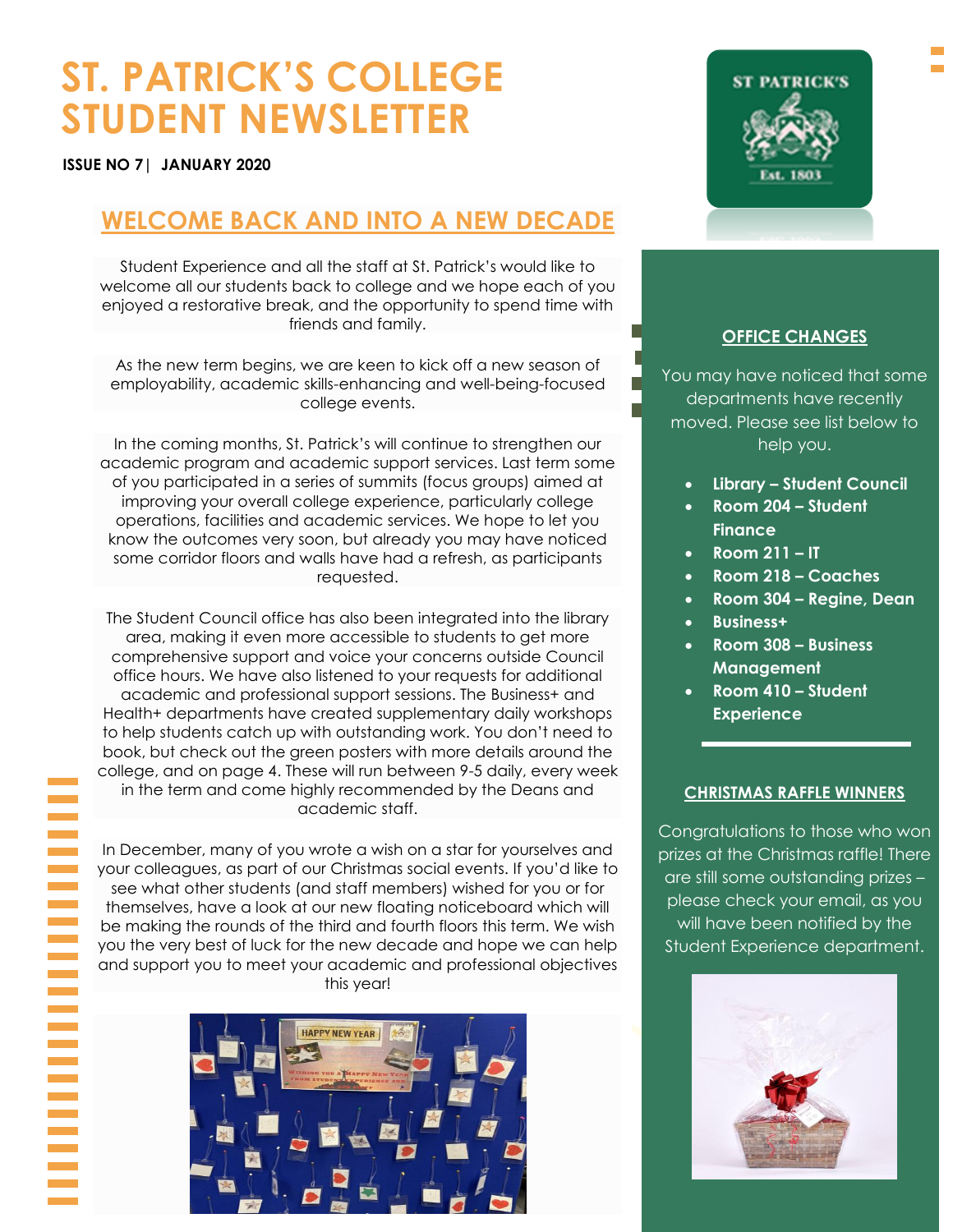# **INTERNAL AND EXTERNAL**

### **EVENTS THIS MONTH FREE EXTERNAL EVENTS**

**07 09**

**Dessert Pop Up Experience (2pm-7pm)**

Dirty-Plate, 49- 50 Camden Lock, London, NW1 8AF

# **Pitching Club (6pm-8pm)**

Moneypenny Work Hub, 20- 22 Wenlock Road, London, N1 7GU

# **11 21**

 **Mind, Breathe & Meditation (2:30pm-4pm)**

Pollards Hill Library, S Lodge Ave, Mitcham, CR4 1LT

**Work Shadowing & Career Development Lunch (12pm-1pm)**

G3, New Hunt's House, Guy's Campus, Great Maze Pond, HR Building, London, SE1 1UL

**30**

 **Digital Collaboration in the Food and Drink Production Supply Chain (3pm-7pm)**

SCI, 15 Belgrave Square, London, SW1X 8PS

**All of these events can be found on https://www.eventbrite.co.uk/**



# **UPCOMING INTERNAL EVENTS**

13th – 24th - **Daily Coffee and Group Work Support Workshops**, 2nd floor corridor, 10am-11am and 2pm-3pm

**Stop by for a coffee; meet like-minded students; form a study group together; benefit from mutual help and support with college assignments and other challenges; gain useful communicative and teamwork skills; support your colleagues during more stressful times – everyone can benefit from getting involved and supporting this initiative.**



We are also very excited to announce a quick-fire job interview workshop in the style of a speed-dating event, featuring experienced interviewers from our academic departments, taking you through common questions, and offering constructive feedback on your performance. We highly recommend this opportunity to get an insight into what employers in your sector want to see and hear in an interview, as well as have an opportunity to practice the relevant skills with various interviewers. These workshops will run on **10th**, **11th** and **14th February**. We will email you more precise details closer to the time. And of course, keep an eye out for the posters!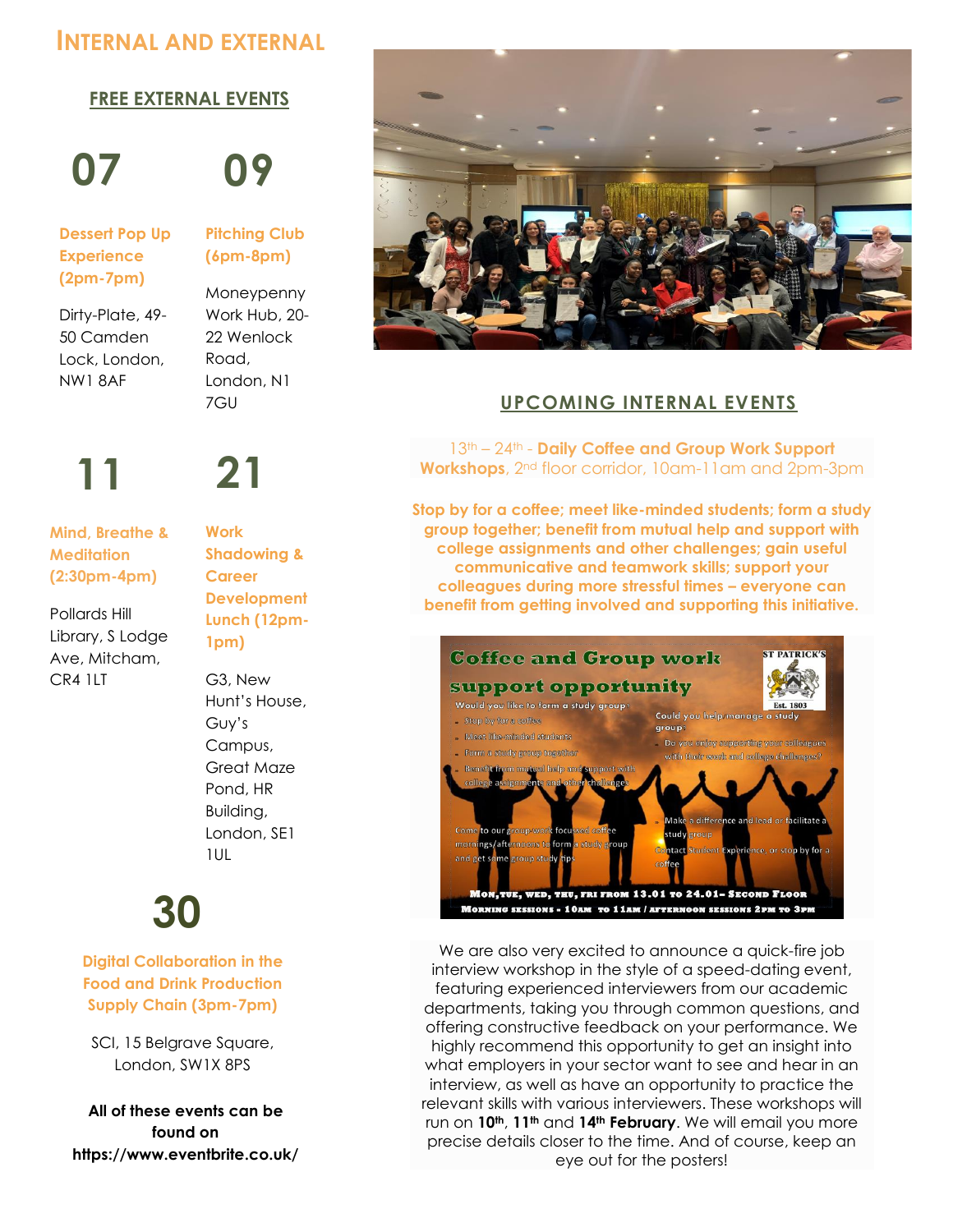# **MEET YOUR STUDENT COUNCIL!**

### *President*

**Rodrigo de Oliveira** 

### *Communications Officer*

**Niya Davis**

*Welfare Officer*

**Elizabeth Mowatt** 

### *Academic Officer*

**Pinar Aktas**

### *Events and Engagement Coordinator*

**Dace Rozina**

*Class Representative Coordinator*

### **Glenn Moss**

# **STUDENT COUNCIL**



The Student Council are there to provide additional support, on a 1-to-1 basis. Please find them in the library – they are always happy to help!

# **What We Do**

**caption describing which is**  skills by organising and carrying out college activities and service assignments. The **which** student council help to share students thoughts, interests and concerns with teachers The purpose of Student Council is to give students a chance to develop leadership and senior management. The Student Council is the voice of student body. Any student that is interested in leadership, organisational behaviour, and event planning or becoming more involved in college activities is welcome.

## **Be The Voice of Your Class**

Student/Class representatives serve a key role in providing a link between you and your college.

They can pass on your opinions about the course and your experience here to your tutor and to the management of the college and termly student rep meetings.

It is also a great way to develop leadership, communication and negotiation skills and experience, as well as being a great addition to your CV.

If you would like to stand for a class rep position, or would like to nominate a classmate, speak to a member of the Student Council or see Student Experience in room 410. Alternatively, please email<studentexperience@st-patricks.ac.uk.>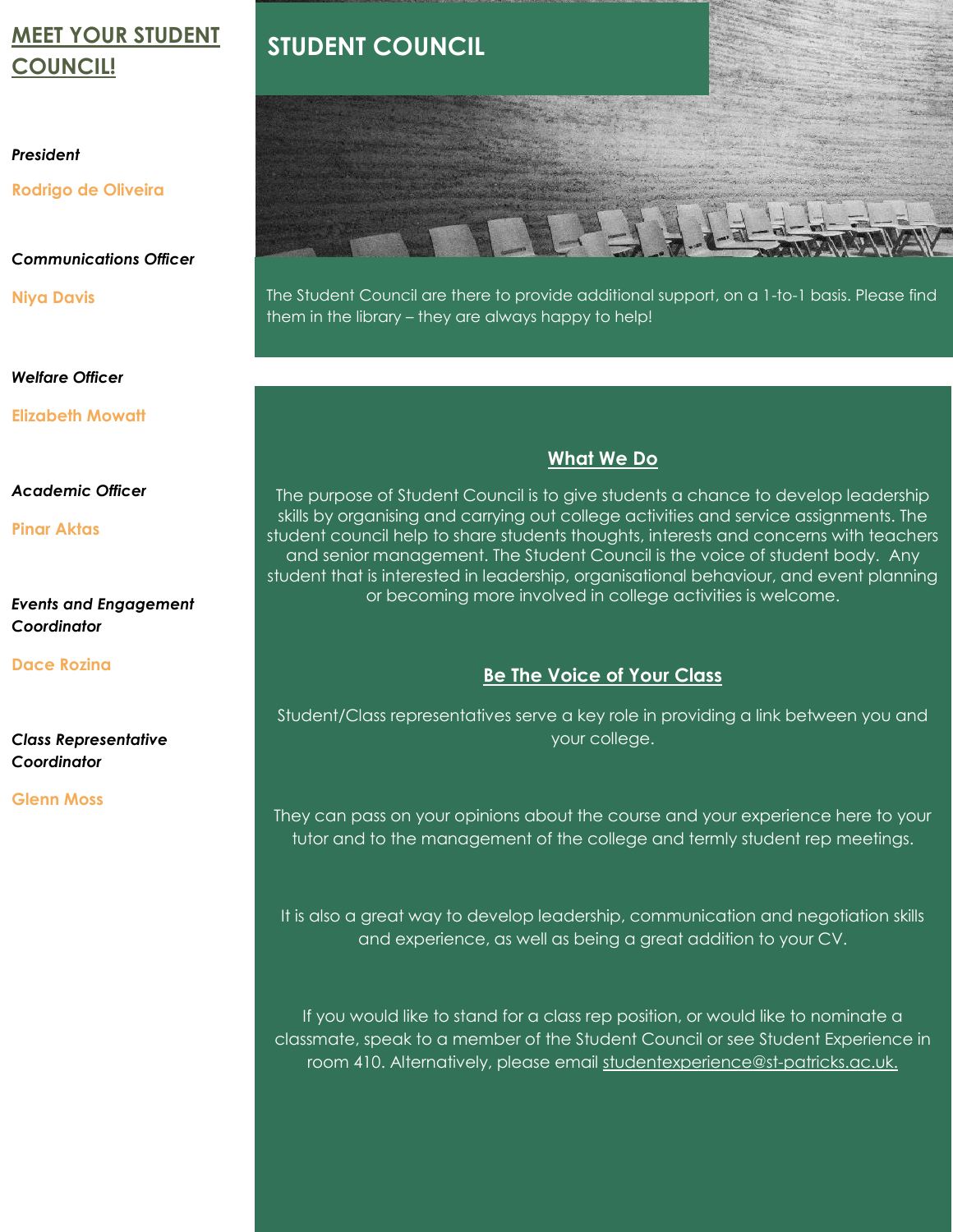# **INFORMATION FOR SUPPORT WORKSHOPS**

# 11 E N

**BUSINESS: Multiple Units** 

**MONDAYS TO FRIDAYS** 10am - 5pm Lecturers:

Mwambi - Joel - Emma - Mario -Sujata

**HOSPITALITY: Multiple Units MONDAYS TO FRIDAYS** 10am - 5pm Lecturers: Lachhuman - Joseph - Swati -

Justice



#### **EXTRA** Ħ

This term, we will be **holdingworkshops** every week to help students catch up with outstanding work. Please take advantage of these - no booking necessary!

### VHENAND WHERI

**Reryday between** 10am and 5pm, Rooms may change so keep an eye out for posters and email undates, or ask your lecturer for more information



PHY & MHR-ZAFAR-MONDAYS 10am-5pm PP & COM & PPD - FRANCES-WEDS 10am-5pm HS & MFR & WP - FRANCES - THURS 10am-5pm RP & HP & SSLE - RAPHAEL - WEDS 10am-5pm PH & FC - MANAT - THURSDAYS 10am-5pm MQ & SIL & USN - NASRIN - TUES 10am-5pm LPEP & FEBP & ERRK - CLAUDINE - THURS 10am-5pm AHI& SU & IIAR - CLAUDINE - WEDS 10am-5pm DOMS & MQ & DPPV - DAVID - THURS 10am-**Spm** YCW & AUHDB & MHW - MARTYNA/DIYA - MON.  $10$ am- $5$ pm



### **EXTRA SUPPORT**

This term, we will be holding workshops every week to help students catch up with outstanding work. Please take advantage of these no booking needed!

# **WHEN AND WHERE**

**Everyday between** 10am and 5pm. **Rooms may** change so keep an eye out for posters and email updates, or ask your lecturer for more information

## **Turn-It-In**

Student Experience is also running a series of Turn-It-In support sessions for those of you with assignment extensions… please keep an eye out for emails, posters and flyers with more specific information on this, or contact your Deans, or Student Administration to get involved.

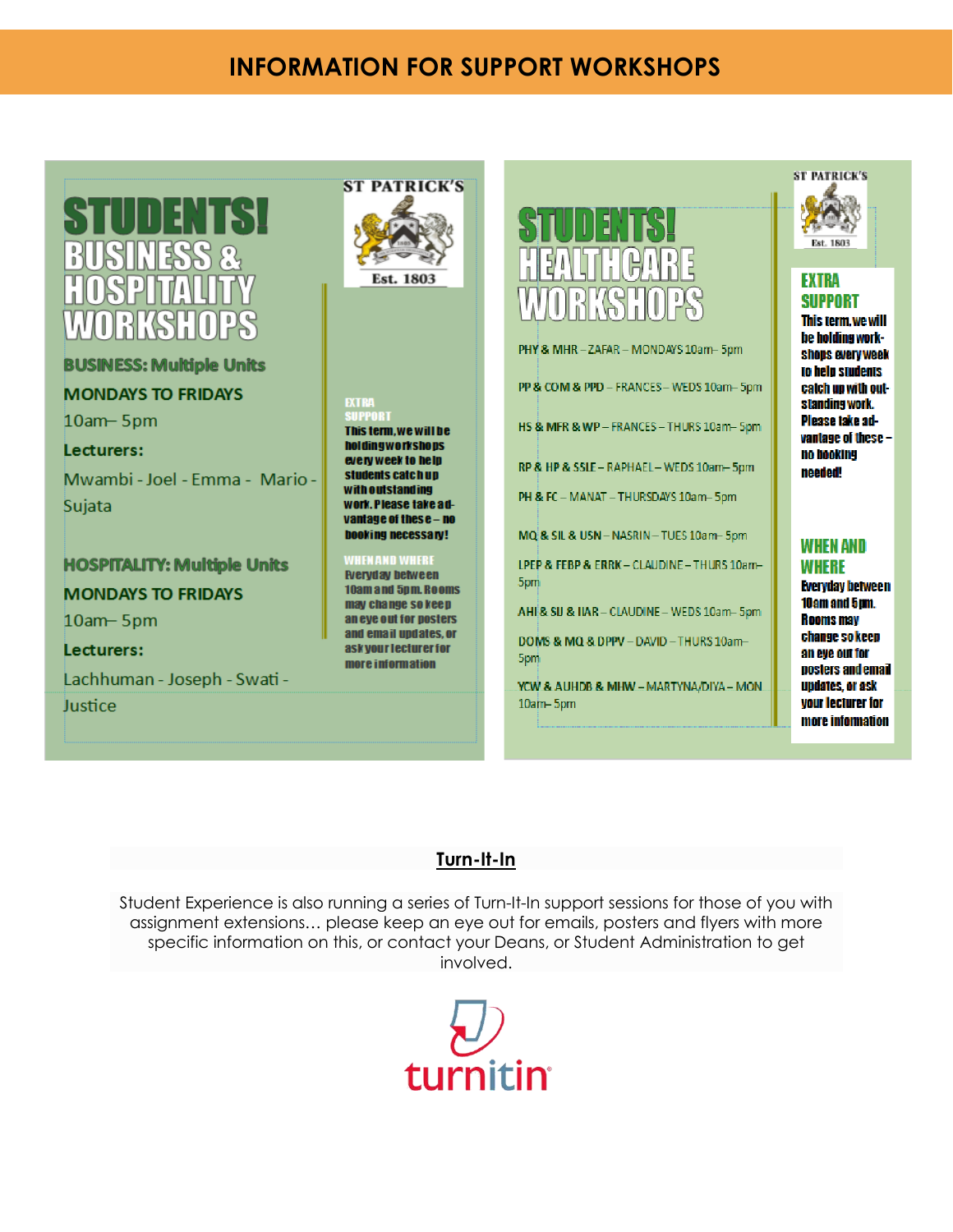

# **WELLBEING AND SUPPORT SERVICES**

# **Sometimes you might need extra help and support. These charities and services can offer this:**

Money matters:

- **Turn 2 Us** <https://www.turn2us.org.uk/>
- **The Money Advice Service** <https://www.moneyadviceservice.org.uk/en>

Anxiety and Depression:

- **Mind** <https://www.mind.org.uk/>
- **Rise Above** <https://riseabove.org.uk/>

### Benefits information:

- **Citizens Advice** <https://www.citizensadvice.org.uk/benefits/>
- **RAISE** <https://www.benefitsadviceteam.co.uk/>

Carer support:

- **Carers UK** <https://www.carersuk.org/>
- **Age UK** <https://www.ageuk.org.uk/>

Drugs issues and addiction support:

- **FRANK** <https://www.talktofrank.com/>
- **Addaction** <https://www.addaction.org.uk/>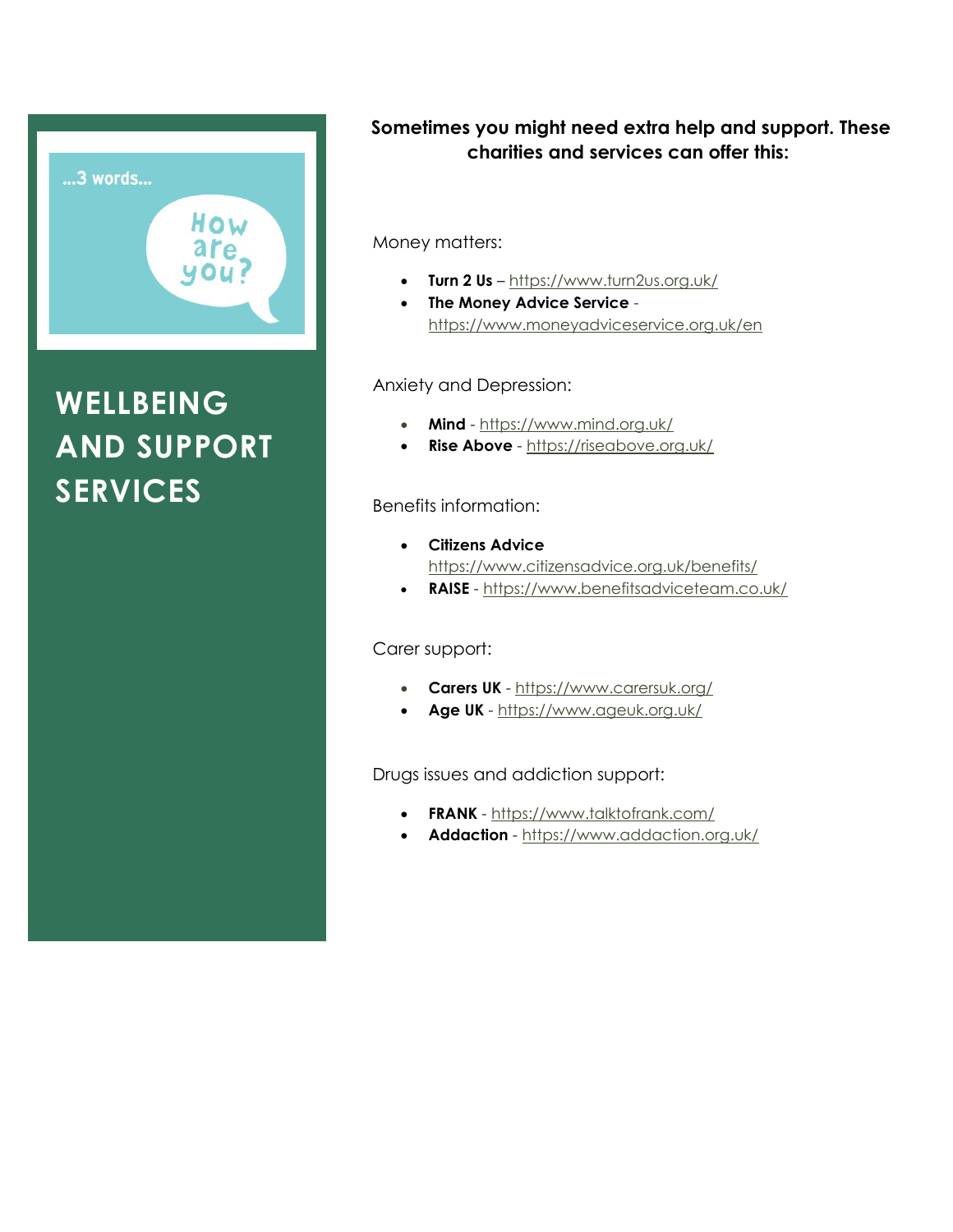# ADDENDUM: A MESSAGE FROM STUDENT SUPPORT AND ACADEMIC ADMINISTRATION ON ATTENDENCE

### **GOOD ATTENDANCE IS IMPORTANT BECAUSE:**

- Statistics show that students with good attendance have better achievement in their studies.
- Students who attend regularly find their learning more satisfying and have fewer gaps in their knowledge. Attendance is recorded by using the TAP IN SYSTEM:

# **USING YOUR CARD**

 \* Tap in by holding your card to the base of the reader. To make sure the correct card is tapped be sure to take it out of any wallets that may have other chip readers.

The screen will verify if you have successfully tapped in and also a sound to confirm similar to an oyster.

 \* If the reader doesn't verify you, try once more and if your card does not register see a staff member in room 301

Do not tap out if the lecturers are giving you small breaks

 \* Tap your card on the reader even if you are going through a change of class, you should always tap in with your card. If you do not have your card please collect a temporary attendance card from room 301, a maximum of 3 attendance cards per term is permitted

\* Remember it is a condition of being on campus to carry your student card with you at all times.

## **Lost, forgotten or damaged cards**

Carrying your Student ID card is compulsory while you are at St Patricks College .It is your responsibility to care for your card and ensure that it is in a recognisable and functional condition. If you find that you have forgotten your card, or have problems registering your attendance, please get a temporary attendance card from room 301 (a maximum of 3 per term is allowed).

### **If you have permanently damaged or lost your card you will need to replace this at the earliest possible convenience. It will cost you £10 to replace your card. You can do so by phoning the PAYMENT CENTRE at 02035351492**

Please note you may only own 1 ID card at a time. If you lose your ID card it will be deactivated as soon as a replacement is printed and activated.

It's your responsibility to look after your student id card and to have it with you for all of your teaching events. If you attend a teaching event without your card, or forget to tap in, you will be marked as absent.